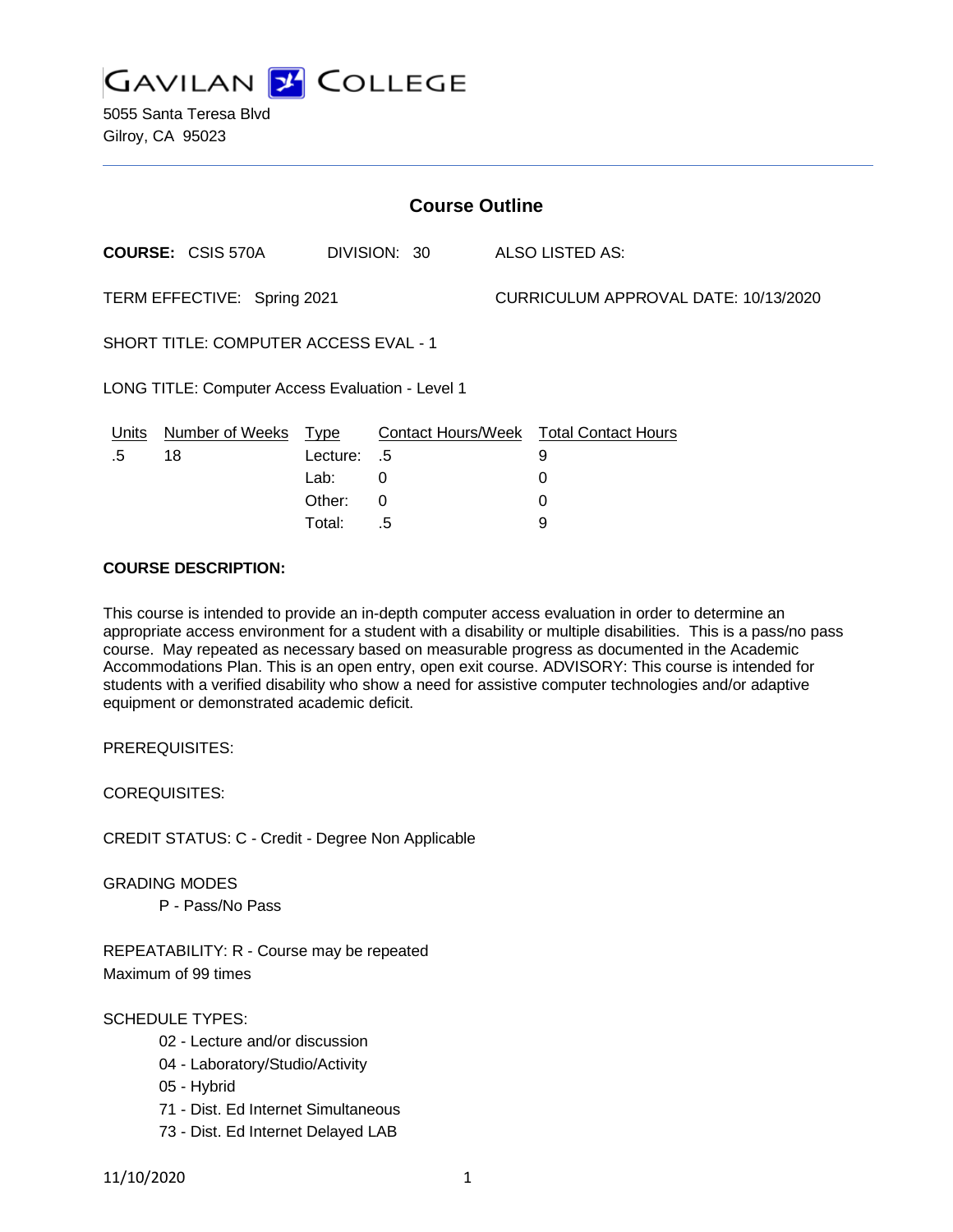### **STUDENT LEARNING OUTCOMES:**

1. Explain his/her individual academic, cognitive and computer access strengths and weaknesses. Measure of assessment: Oral Report Year assessed, or planned year of assessment: 2019

2. Identify the appropriate access technologies based on his/her individual learning profile. Measure of assessment: Oral Report

Year assessed, or planned year of assessment: 2019

3. Employ self-advocacy skills when discussing his/her assistive computer technology needs. Measure of assessment: Oral Report; Skill Demonstration Year assessed, or planned year of assessment: 2019

4. Demonstrate accessing a computer through the use of assistive technologies.

Measure of assessment: Skill Demonstration; Performance

Year assessed, or planned year of assessment: 2019

# **CONTENT, STUDENT PERFORMANCE OBJECTIVES, OUT-OF-CLASS ASSIGNMENTS**

Curriculum Approval Date: 10/13/2020 **DE MODIFICATION ONLY**

1 HOUR

Content: Module A - Intake interview and review of student's history including:

1. Educational goals and objectives.

- 2. Existing familiarity with computer systems, if any.
- 3. Review of existing medical records, if appropriate.

4. Review of academic records, if appropriate.

SPO: The student will complete the Intake Interview and evaluate his/her need for computer access and/or academic software

programs.

2 HOURS

Content: Module B - Evaluate the need for computer access or cognitive

skill assessment (where appropriate) in the areas such as:

1. Keyboard access capabilities.

2. Mobility and seating.

3. Ability to manage tasks associated with the basics of access

technology and computer systems.

a. Can the student carry out multi-part instructions.

b. Can the student perform physical tasks necessary for computer use;

e.g. turning on computer, inserting flash drive.

SPO: The student will complete activities related to

computer access or tests of cognitive skills and/or academic

competencies.

1 HOUR

Content: Module C - Basic introduction to and trial use of access devices.

1. Adjustment of access devices based on student use.

SPO: The student will complete activities related to computer access or tests of cognitive skills and/or academic competencies.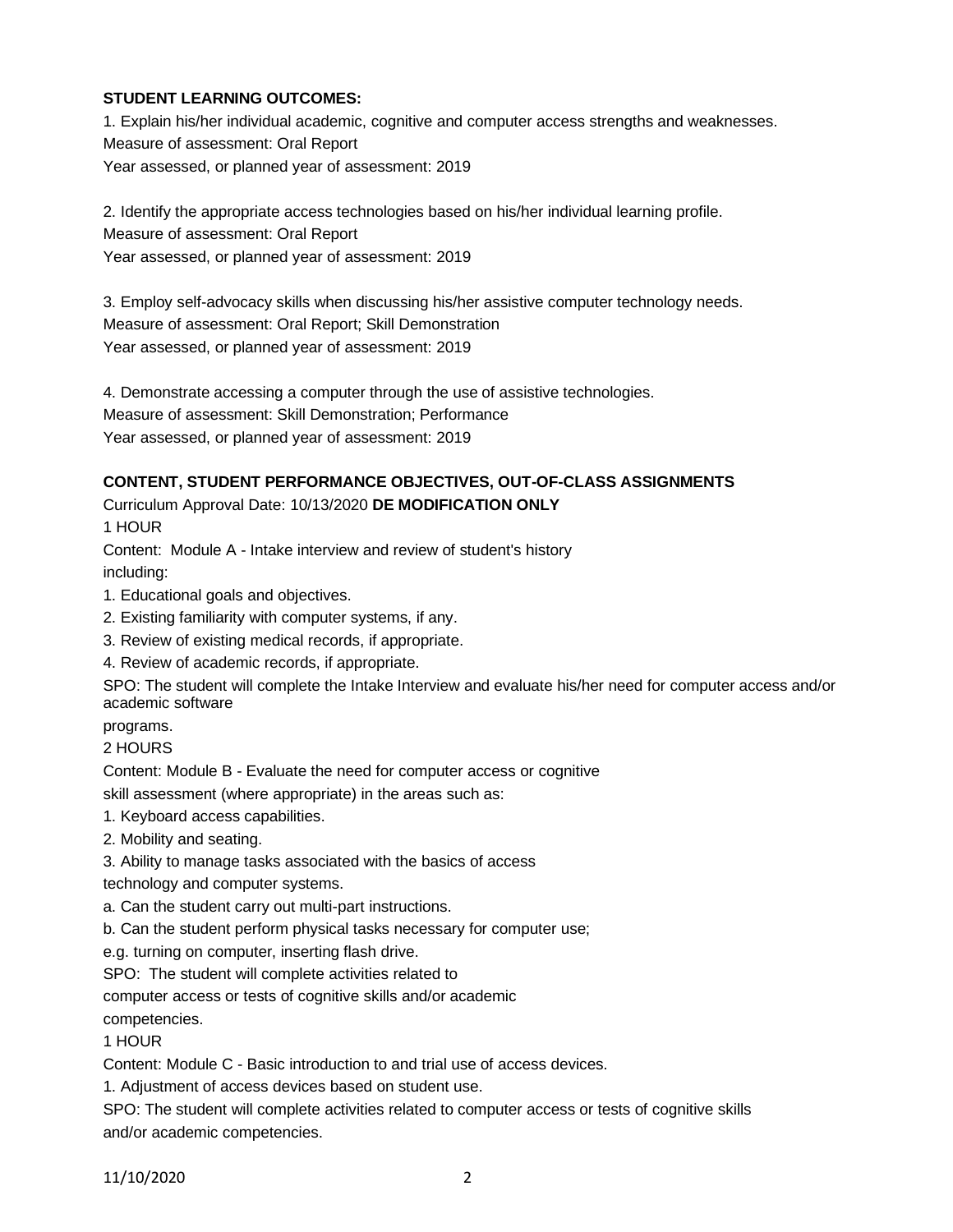## 1 HOUR

Content: Module D - Selection and assembly of the appropriate array of access devices based on mobility and access evaluation and/or selection

of appropriate cognitive/academic software.

SPO: The student will identify the appropriate access

technologies or cognitive software based upon his/her needs.

## 2 HOURS

Content: Module E- Instruct in the use of assistive computer technologies or specialized software such as:

- 1. Screen Reader
- 2. Voice Recognition
- 3. Text-to-Speech
- 4. Adaptive or Specialized Equipment
- 5. Cognitive Software Programs
- 6. Academic Skills Programs, etc.

SPO: The student will apply the necessary skills in utilizing the appropriate access technologies or specialized software

programs.

1 HOUR

Content: Module F - Recommendations and referrals. On the basis of the evaluation in this course, the instructor will prepare a list of

appropriate assistive technologies or academic/cognitive software programs and discuss the results with the student.

SPO: The student will sign off on the computer access evaluation form, stating that he/she understands the results.

### 1 HOUR

Content: Module G - Development of an Computer Access Evaluation Report and Academic Accommodation Plan for students.

1. On the basis of the evaluation, it will be determined if the student can be appropriately served by the assistive technologies available in

the High Tech Center.

## **METHODS OF INSTRUCTION:**

Through assessment and evaluation, the student may be matched with the disability-appropriate adaptations in these areas: keyboard access, general mobility and seating, cognitive processing abilities and educational goals. Individualized evaluation, by arrangement. A student will receive credit upon completion of the seven course modules and homework assignments.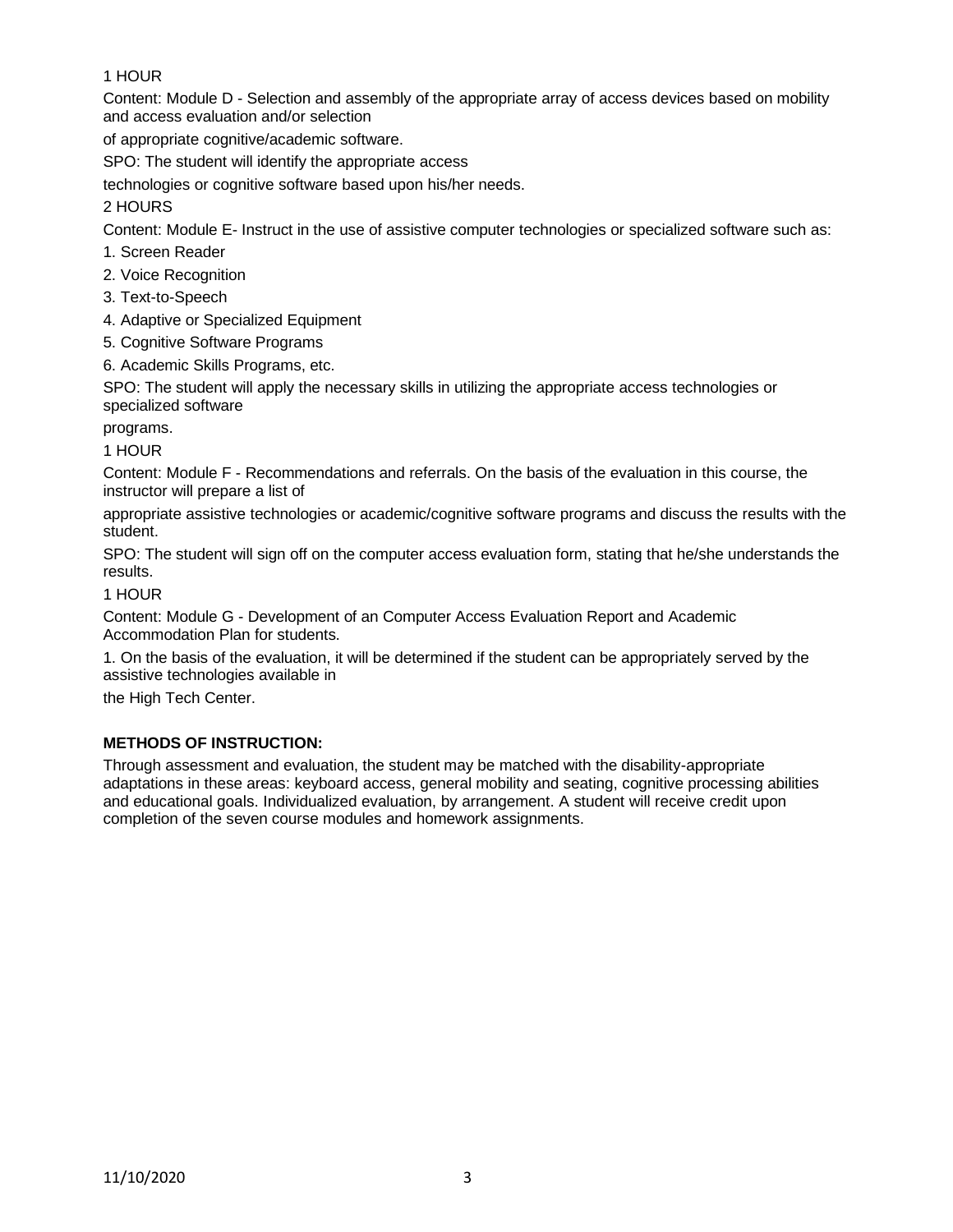### **OUT OF CLASS ASSIGNMENTS:**

Required Outside Hours: 27

Assignment Description:

#### 2-3 Hours

Student gathers information about their work experience, education, and current computer access difficulties. This assignment would include but not limited to past work experiences, computer access needs, medical histories and any other necessary information.

#### 2-3 Hours

The student will create a username and password in order to log onto PLATO website. The student will practice how to navigate the website, completing pre-tests and reviewing the prescribed activities.

#### 2-5 Hours

Depending upon the student's cognitive skills and academic competencies, the student will log onto the PLATO website and complete assignments related to reading, math, language arts, computer basics and academic success.

#### 2-3 Hours

The student will request their course materials in an alternate format and practice utilizing the Kurzweil 3000 program either at home or in the lab. If the student is using the Kurzweil 3000 web license at home, he or she must complete the installation of the software application. The student will use the Read the Web feature to complete the online assignments using their iLearn materials (Word, PDF & PowerPoint).

#### 2-3 Hours

The student will practice utilizing the Read & Write program either at home or in the lab. The student will complete the necessary paperwork to install the Read & Write program at home.

#### 2-8 Hours

The student will practice utilizing the assistive computer technologies or specialized software tailored to their individual needs. For example, if the student is trained in the Dragon Naturally Speaking or Dragon Dictate for the Mac, then homework exercises will be assigned from the Dragon Manual. If the student is trained in the JAWS screen reading program, then homework assignments will be assigned from the JAWS training materials. If the student is using the ZoomText or Magic screen magnification program, then homework assignments will be tailored to this software program.

#### 2 Hours

Students complete and evaluate a Computer Access Evaluation Report which includes a summary of their academic and computer access strengths and weaknesses and the recommended assistive computer technologies. The Academic Accommodation Plan (AAP) is updated with the appropriate accommodations, and students can use this plan to request their services. If the student is a Department of Rehabilitation consumer, then he or she can share the report with the DOR counselor. If the student is a WorkAbility III student, then he or she can share the report with the WorkAbility III Counselor.

#### **METHODS OF EVALUATION:**

Skill demonstrations Percent of total grade: 90.00 % Skill demonstrations; Class performance Other methods of evaluation Percent of total grade: 10.00 %

#### **REPRESENTATIVE TEXTBOOKS:**

Items of a personal nature, e.g. mouthstick, head wand, or unique access device, must be provided by the student. Required Textbooks: None